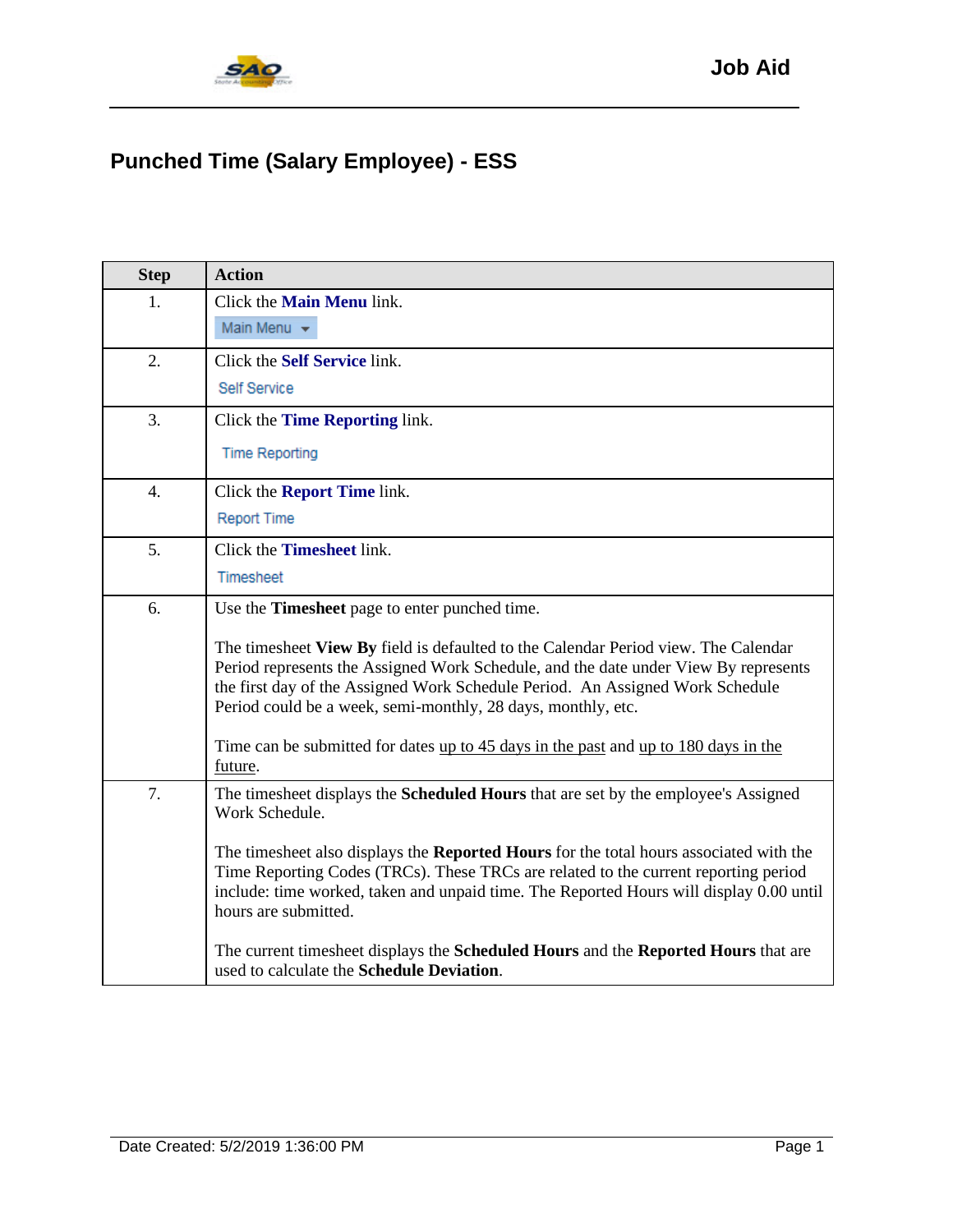

| <b>Step</b> | <b>Action</b>                                                                                                                                                                                                                                                        |
|-------------|----------------------------------------------------------------------------------------------------------------------------------------------------------------------------------------------------------------------------------------------------------------------|
| 8.          | The Assigned Work Schedule sets the date range for the Calendar Period for which the<br>user will be entering time is displayed in the timesheet header.                                                                                                             |
|             | The system displays one row for each day within the selected period. In this example,<br>we will use the Calendar Period view for the week of October 7th - October 13th, and<br>the system displays the rows for each Day and Date within that period, accordingly. |
|             | For new timesheets, the Reported Status of each row is New.                                                                                                                                                                                                          |
| 9.          | Use the first In column to indicate the time you started your work day.                                                                                                                                                                                              |
|             | Click in the In field.<br>From 10/07/2017 to 10/13/2017<br>Reported Status In<br>Date<br>Lunch<br>Out<br>10/7<br>New<br>10/8<br>New<br>10/9<br><b>New</b><br>10/10<br><b>New</b><br>10/11<br>Approved<br>Approved<br>10/12<br>Thu<br>10/13<br>New                    |
| 10.         | Enter the appropriate information into the In field.                                                                                                                                                                                                                 |
|             | For this example, type 8a.                                                                                                                                                                                                                                           |
| 11.         | Use the Lunch column to indicate the time you started your lunch time.                                                                                                                                                                                               |
|             | Press [Tab].                                                                                                                                                                                                                                                         |
| 12.         | Enter the appropriate information into the Lunch field.                                                                                                                                                                                                              |
|             | For this example, type $12p$ .<br>From 10/07/2017 to 10/13/2017 ?<br><b>Reported Status</b> In<br>10/8<br>10/9<br>8a<br>New<br>Approved<br>10/13<br><b>New</b>                                                                                                       |
| 13.         | Use the second In column to indicate the time you resumed working after lunch.                                                                                                                                                                                       |
|             | Press [Tab].                                                                                                                                                                                                                                                         |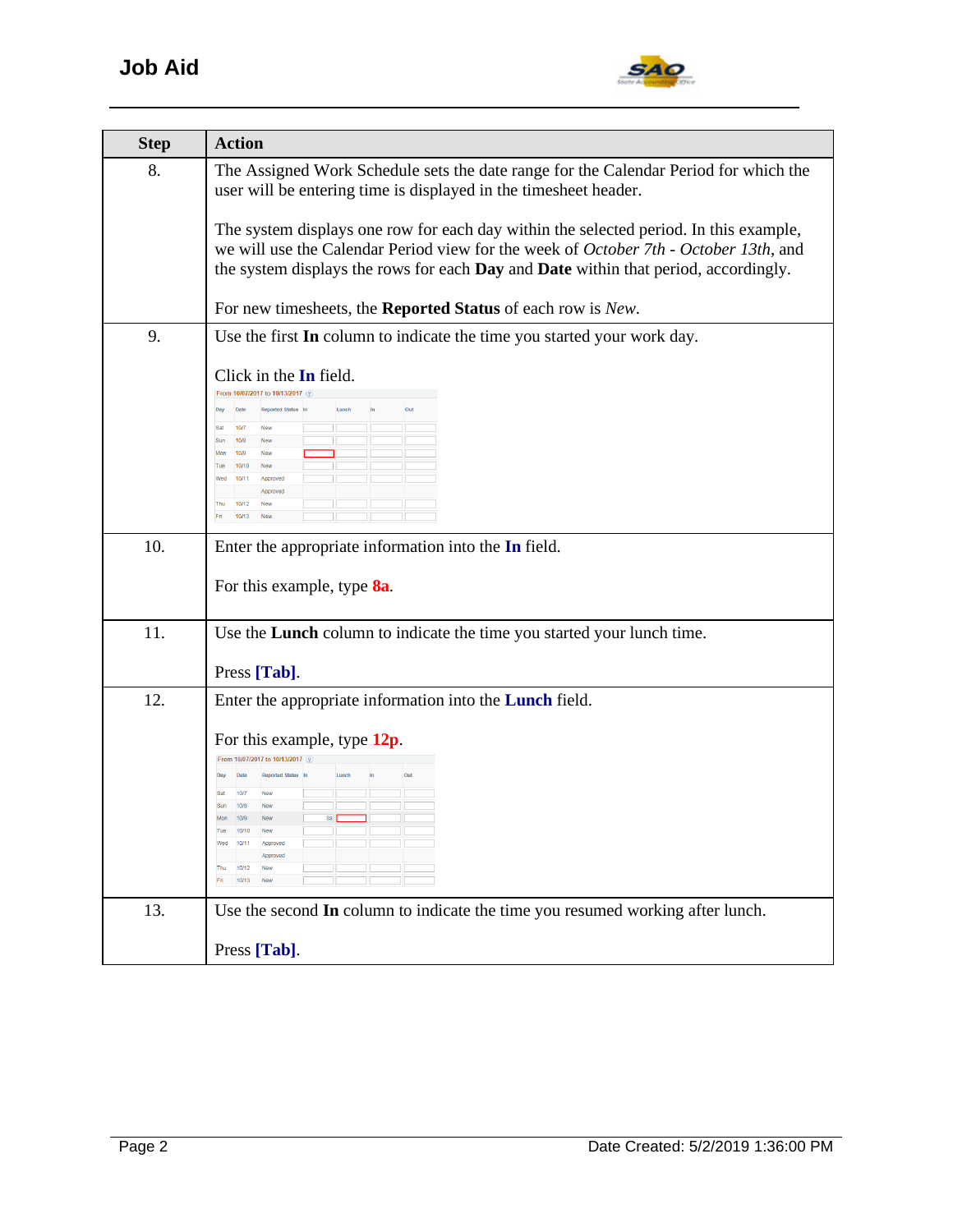

| <b>Step</b> | <b>Action</b>                                                                                                                                                                                   |
|-------------|-------------------------------------------------------------------------------------------------------------------------------------------------------------------------------------------------|
| 14.         | Enter the appropriate information into the In field.                                                                                                                                            |
|             | For this example, type $1p$ .                                                                                                                                                                   |
|             | From 10/07/2017 to 10/13/2017 ?<br>Date<br><b>Reported Status</b><br>Day                                                                                                                        |
|             | 10/7<br>Sat<br><b>New</b><br>10/8<br>New<br>Sun<br>Mon<br>10/9<br>120<br>10/10<br>Tue<br><b>New</b>                                                                                             |
|             | Wed<br>10/11<br>Approved<br>10/12<br>Thu<br>New                                                                                                                                                 |
|             | 10/13<br>Fri<br>Nev                                                                                                                                                                             |
| 15.         | Use the Out column to indicate the time you completed your work day.                                                                                                                            |
|             | Press [Tab].                                                                                                                                                                                    |
| 16.         | Enter the appropriate information into the Out field.                                                                                                                                           |
|             | For this example, type 5:30p.                                                                                                                                                                   |
|             | From 10/07/2017 to 10/13/2017<br>Out<br>Date<br><b>Reported Status</b><br>Lunch<br>Day                                                                                                          |
|             | 10/7<br>Sat<br><b>New</b><br>Sun<br>10/8<br><b>New</b><br>1p  <br>12p<br>Mon<br>10/9                                                                                                            |
|             | 10/10<br>Tue<br><b>New</b><br>Wed<br>10/11<br>Approved                                                                                                                                          |
|             | Approved<br>10/12<br>Thu<br>New<br>Fri<br>10/13<br>Nev                                                                                                                                          |
| 17.         | You may choose to report time against a specific Time Reporting Code (TRC).                                                                                                                     |
|             | Click the Time Reporting Code drop down list option.                                                                                                                                            |
|             | From 10/07/2017 to 10/13/2017<br>Punch<br>Total Time Reporting Code<br>Out<br>Date<br><b>Reported Status</b> In<br>Lunch<br>Day                                                                 |
|             | 10/7<br>Sat<br>New<br>$\breve{\phantom{a}}$<br>10/8<br>Sun<br>New                                                                                                                               |
|             | 12p<br>10/9<br>5:30p<br>Mon<br>10/10<br>Tue<br>New                                                                                                                                              |
|             | HOL - Holiday Leave Taker<br>10/11<br>Wed<br>HLE - Holiday Leave Earned<br>Approved<br>м<br>Thu<br>10/12<br><b>New</b>                                                                          |
|             | ▽<br>10/13                                                                                                                                                                                      |
| 18.         | Reporting time against a TRC is required for all Time Reporting Codes - except Regular<br>Hours. Depending on the employee type and/or agency, the Time Reporting Code<br>selection may change. |
|             | For this example, the employee has access to the following TRCs.                                                                                                                                |
|             | Note: Selecting the TRC for Regular hours is not necessary. The application will<br>automatically default the TRCs for Regular Hours.                                                           |
|             | In this example, we will proceed without selecting a TRC, since the employee has only<br>worked Regular Hours.                                                                                  |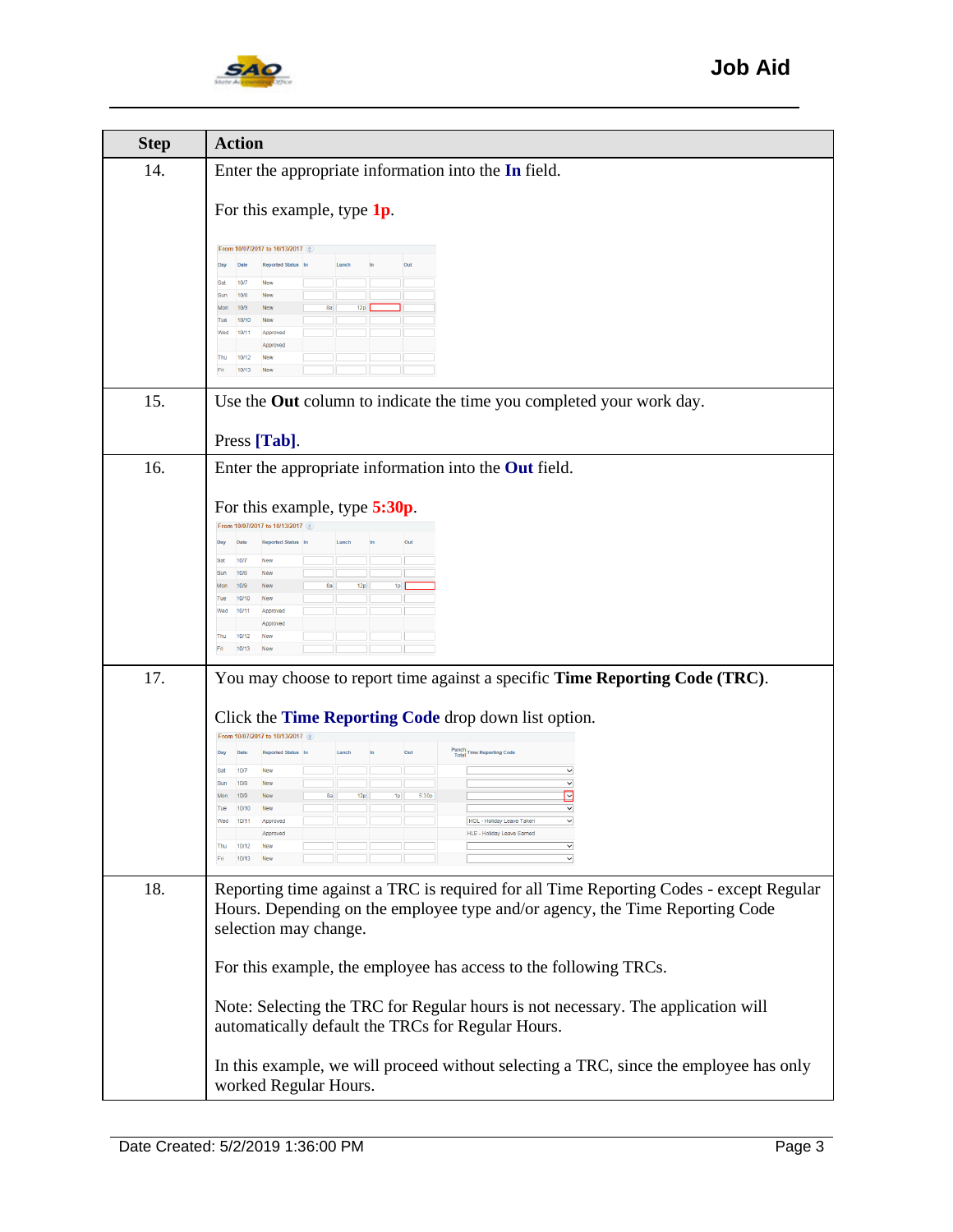

| <b>Step</b> | <b>Action</b>                                                                                                                                                                                                                                                                                                                                                                                                                                                                                                    |
|-------------|------------------------------------------------------------------------------------------------------------------------------------------------------------------------------------------------------------------------------------------------------------------------------------------------------------------------------------------------------------------------------------------------------------------------------------------------------------------------------------------------------------------|
| 19.         | Military Leave follows the Federal Calendar Year, which is October 1 through<br>September 30.                                                                                                                                                                                                                                                                                                                                                                                                                    |
|             | Any existing Military balances are cleared for October 1 to begin the new Federal<br>Calendar Year.                                                                                                                                                                                                                                                                                                                                                                                                              |
| 20.         | Click the <b>Blue No Selection</b> list item.                                                                                                                                                                                                                                                                                                                                                                                                                                                                    |
|             | <b>ADM - Administrative Leave</b><br>Al X - Annual Leave Taken<br><b>COURT - Court Leave</b><br>ELX - Education Sup Leave Taken<br><b>EVENT - Special Event Pay</b><br>FLX - FLSA Comp Time Taken<br>FM1 - FMLA 12 Weeks<br>FUR - Furlough<br>GCX - Georgia Comp Time Taken<br>HOL - Holiday Leave Taken<br>PER - Personal Leave Taken<br>PLX - Personal Leave Taken<br>REG - Regular Earnings<br>SIP - Special Injury Pay<br><b>SLX - Sick Leave Taken</b><br><b>TRN - Training</b><br>JLT - Unpaid Leave Taken |
| 21.         | To view the right side of the timesheet, the user needs to use the horizontal scrollbar.                                                                                                                                                                                                                                                                                                                                                                                                                         |
|             | Click the <b>Horizontal</b> scrollbar.                                                                                                                                                                                                                                                                                                                                                                                                                                                                           |
| 22.         | The *Taskgroup column contains editable fields, which defaults: SOGALL-CC.                                                                                                                                                                                                                                                                                                                                                                                                                                       |
|             | DO NOT change the value in this field. If the field does NOT contain SOGALL-CC<br>notify your T&L Administrator to correct your T&L setup data.                                                                                                                                                                                                                                                                                                                                                                  |
| 23.         | You may need to report time against a specific Combination Code.                                                                                                                                                                                                                                                                                                                                                                                                                                                 |
|             | A Combination Code is only used when time must be reported against a specific<br>project or task (such as a grant).                                                                                                                                                                                                                                                                                                                                                                                              |
|             | Click the <b>Look up</b> button.                                                                                                                                                                                                                                                                                                                                                                                                                                                                                 |
|             | <b>Combination Code</b>                                                                                                                                                                                                                                                                                                                                                                                                                                                                                          |
|             | $\alpha$<br>$\alpha$<br>$\alpha$                                                                                                                                                                                                                                                                                                                                                                                                                                                                                 |
|             | $\alpha$<br>Q I                                                                                                                                                                                                                                                                                                                                                                                                                                                                                                  |
|             | Q                                                                                                                                                                                                                                                                                                                                                                                                                                                                                                                |
|             | $\overline{a}$                                                                                                                                                                                                                                                                                                                                                                                                                                                                                                   |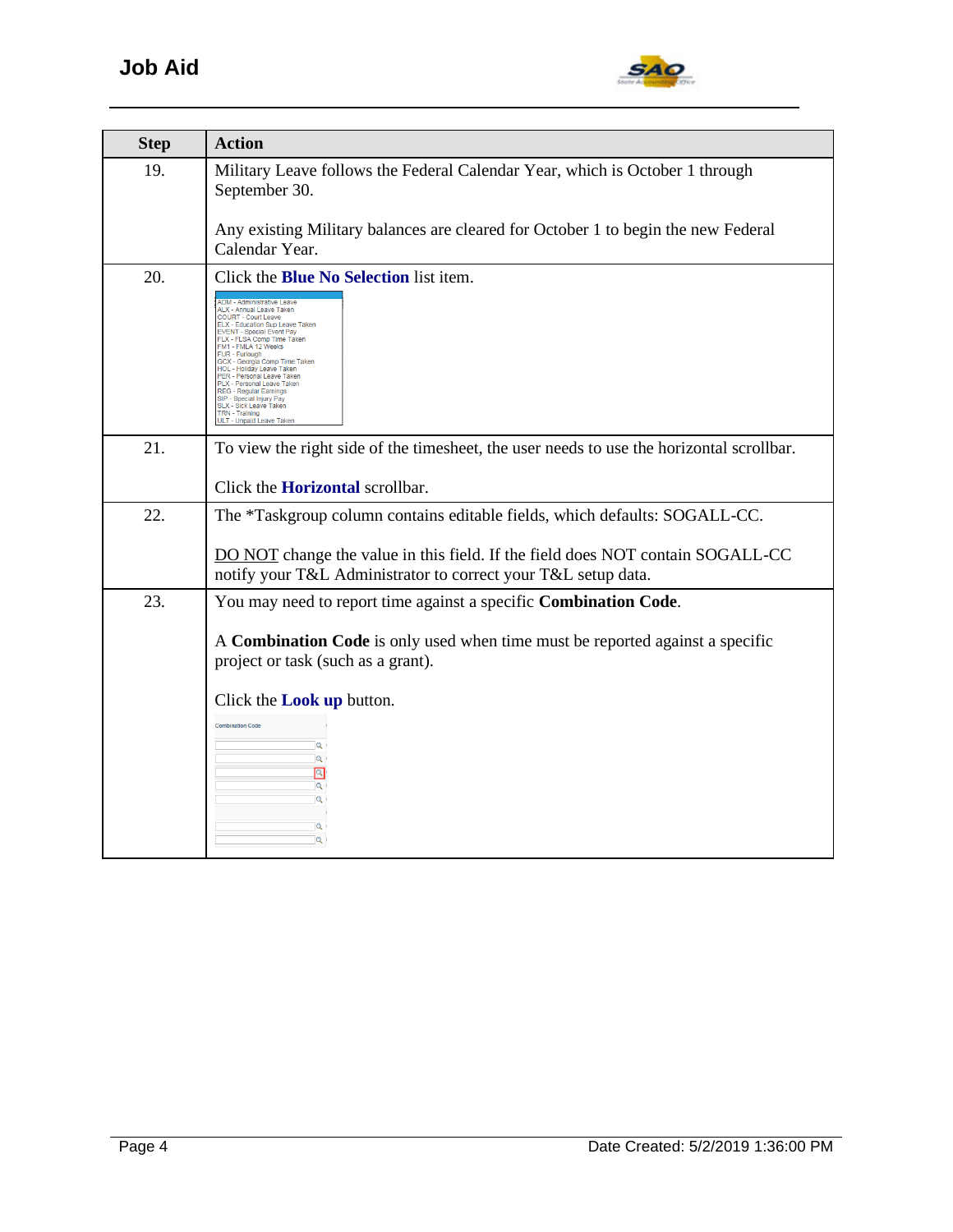

| <b>Step</b> | <b>Action</b>                                                                                                                                                                                                                                                                                                                                                                                                                                            |
|-------------|----------------------------------------------------------------------------------------------------------------------------------------------------------------------------------------------------------------------------------------------------------------------------------------------------------------------------------------------------------------------------------------------------------------------------------------------------------|
| 24.         | If a combination code is not required, the system will charge the reported time to the<br>default account code set up for your job.                                                                                                                                                                                                                                                                                                                      |
|             | Note: Contact your manager to help you determine if you need to report time against a<br>combination code.                                                                                                                                                                                                                                                                                                                                               |
|             | In this example, we will proceed without selecting a combination code, since the<br>employee has not worked on any special projects.                                                                                                                                                                                                                                                                                                                     |
|             | Click the <b>Cancel</b> button.                                                                                                                                                                                                                                                                                                                                                                                                                          |
|             |                                                                                                                                                                                                                                                                                                                                                                                                                                                          |
| 25.         | To go back to the left side of the timesheet, the user needs to use the horizontal scrollbar.                                                                                                                                                                                                                                                                                                                                                            |
|             | Click the <b>Horizontal</b> scrollbar.                                                                                                                                                                                                                                                                                                                                                                                                                   |
| 26.         | A Time and Labor employee will enter/view time and leave data on the<br>Timesheet. Employee will enter a Leave Request on the Timesheet, and rows entered by<br>a process and/or an administrative adjustment are for information only; therefore, they<br>are display only to prevent edits or deletion. An Employee can view Leave Balances on<br>the Leave/Compensatory Time tab. T&L Leave include the following TRCs:<br>$\cdot$ ALX - Annual Leave |
|             | •ELX – Education Support Leave<br>•HOL – Holiday Leave                                                                                                                                                                                                                                                                                                                                                                                                   |
|             | •MLX18 - Military Leave 18 Day                                                                                                                                                                                                                                                                                                                                                                                                                           |
|             | •MLX30 - Military Leave 30 Day<br>•PLX – Personal Leave                                                                                                                                                                                                                                                                                                                                                                                                  |
|             | •SLX – Sick Leave                                                                                                                                                                                                                                                                                                                                                                                                                                        |
|             | Click here to view examples of how to enter TRCs for Leave and Special Pay to include<br>a split day with punch time and leave time with Special Pay.                                                                                                                                                                                                                                                                                                    |
|             | Note: Available Forfeited Annual Leave and Forfeited Sick Leave balances will display<br>on the Leave/Compensatory Time tab.                                                                                                                                                                                                                                                                                                                             |
| 27.         | Click the Leave/Compensatory Time tab.                                                                                                                                                                                                                                                                                                                                                                                                                   |
|             | Leave / Compensatory Time                                                                                                                                                                                                                                                                                                                                                                                                                                |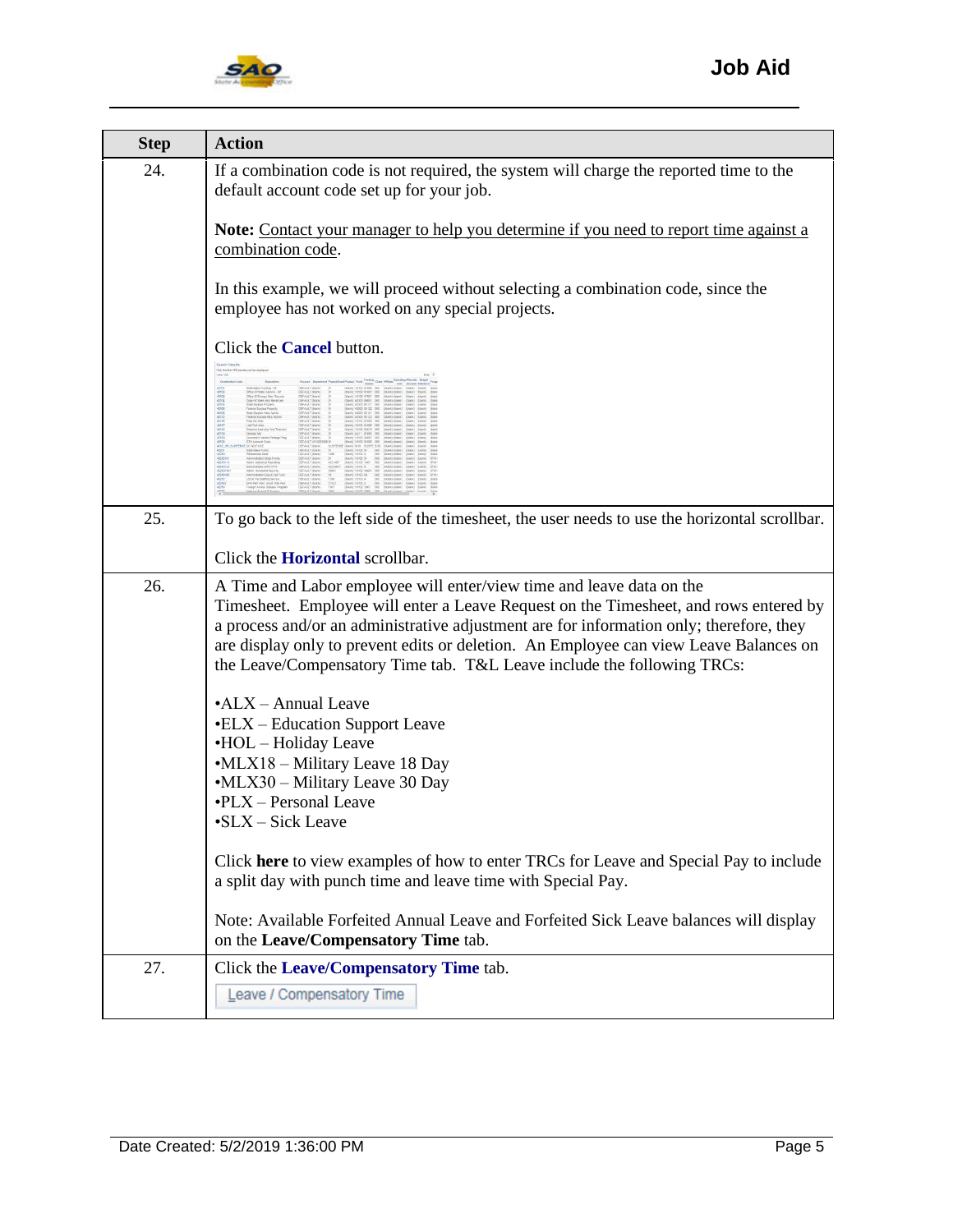

| <b>Step</b> | <b>Action</b>                                                                                                                                                                                                                                                                                      |
|-------------|----------------------------------------------------------------------------------------------------------------------------------------------------------------------------------------------------------------------------------------------------------------------------------------------------|
| 28.         | Note: It is important to first to review your balances before selecting a TRC. If you do<br>not have a balance to pull from then with manager approval, you need to work the extra<br>hours scheduled above 8 hours at some point in the same work week or to use the ULT -<br>Unpaid Leave Taken. |
|             | In the Recorded Balance field, the system displays leave balances based on the<br>individual Plan Type and Plan.                                                                                                                                                                                   |
|             | Click the <b>Summary</b> tab.<br>Summary                                                                                                                                                                                                                                                           |
| 29.         | <b>Note:</b> With manager approval, employee have the option to make-up their time instead<br>of using earned leave time.                                                                                                                                                                          |
|             | For this example, the employee took 4-hours of Sick Leave.                                                                                                                                                                                                                                         |
|             | Click in the In field.                                                                                                                                                                                                                                                                             |
|             | From 10/07/2017 to 10/13/2017<br><b>Reported Status</b>                                                                                                                                                                                                                                            |
|             | 10/7<br><b>New</b><br>Sat<br>Sun<br>10/8<br>New<br>10/9<br>8:00:00AM 12:00:00PM<br><b>New</b><br>1:00:00PM<br>Mon                                                                                                                                                                                  |
|             | 10/10<br>Tue<br>New<br>Wed<br>10/11<br>Approved<br>Approved                                                                                                                                                                                                                                        |
|             | Thu<br>10/12<br><b>New</b><br>10/13<br>New                                                                                                                                                                                                                                                         |
| 30.         | Enter the appropriate information into the In field.                                                                                                                                                                                                                                               |
|             | For this example, type 8a.                                                                                                                                                                                                                                                                         |
| 31.         | Click in the <b>Out</b> field.<br>From 10/07/2017 to 10/13/2017                                                                                                                                                                                                                                    |
|             | Reported Status In<br>Date<br>Day<br>10/7<br><b>New</b>                                                                                                                                                                                                                                            |
|             | 10/8<br><b>New</b><br>Sun<br>8:00:00AM 12:00:00PM<br>1:00:00PM<br>10/9<br>5:30:00PI<br><b>New</b><br>Mon                                                                                                                                                                                           |
|             | 10/10<br>New<br>Tue<br>8a<br>Approved                                                                                                                                                                                                                                                              |
|             | Thu                                                                                                                                                                                                                                                                                                |
| 32.         | Enter the appropriate information into the Out field.                                                                                                                                                                                                                                              |
|             | For this examples, type $12p$ .                                                                                                                                                                                                                                                                    |
| 33.         | To view the right side of the timesheet, the user needs to use the horizontal scrollbar.                                                                                                                                                                                                           |
|             | Click the <b>Horizontal</b> scrollbar.                                                                                                                                                                                                                                                             |
| 34.         | Click the 10/10 Add a new row button.                                                                                                                                                                                                                                                              |
|             | $\pm$                                                                                                                                                                                                                                                                                              |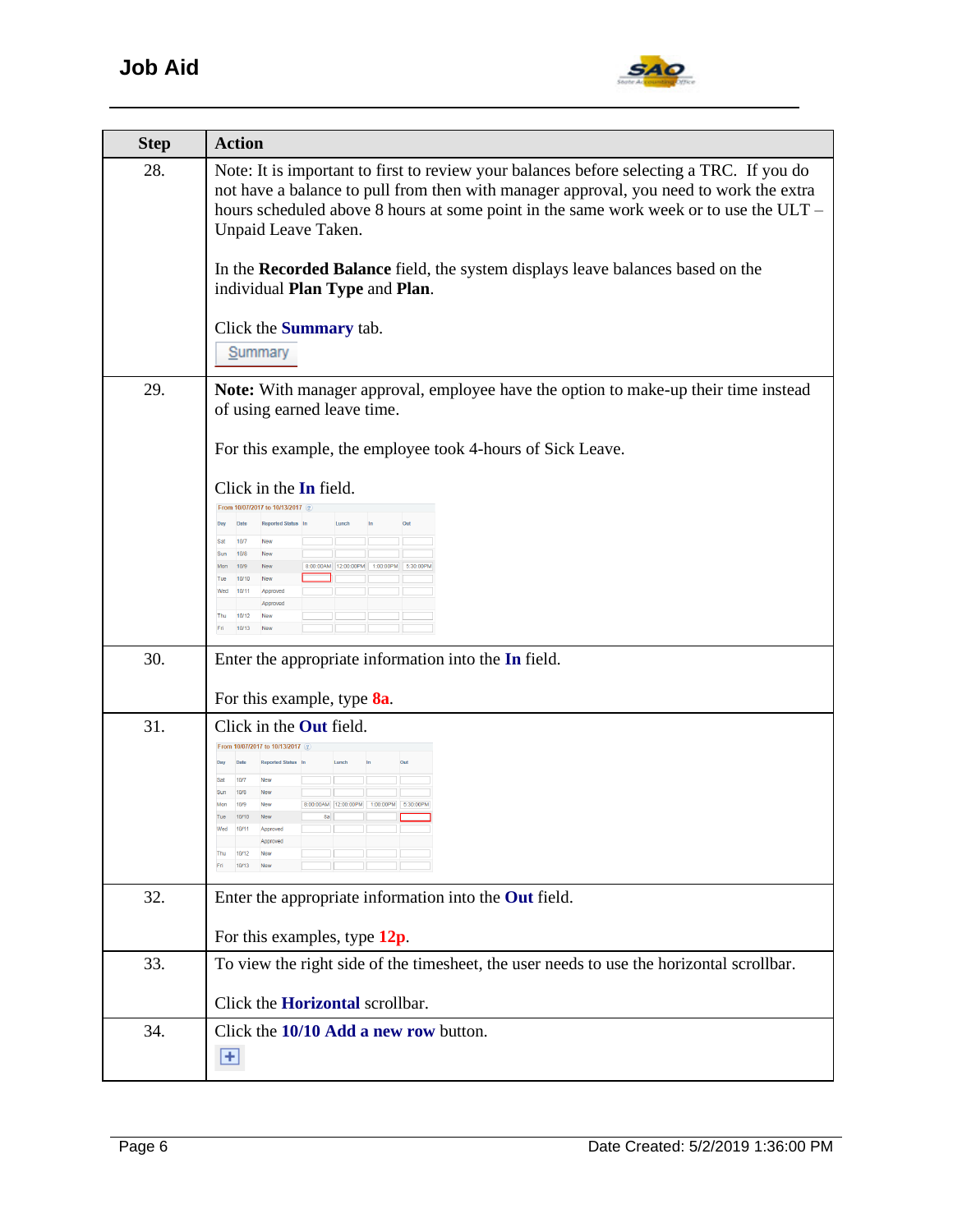

| <b>Step</b> | <b>Action</b>                                                                                                                                                                                                                                                                                                                                                                   |
|-------------|---------------------------------------------------------------------------------------------------------------------------------------------------------------------------------------------------------------------------------------------------------------------------------------------------------------------------------------------------------------------------------|
| 35.         | Notice a new row has been added for the date $10/10$ . The <b>Reported Status</b> for the new<br>row also indicates New.                                                                                                                                                                                                                                                        |
|             | Click the Time Reporting Code list.                                                                                                                                                                                                                                                                                                                                             |
|             | <b>Time Reporting Code</b><br>$\breve{ }$<br>▽<br>V<br>М<br>⊡                                                                                                                                                                                                                                                                                                                   |
|             | HOL - Holiday Leave Take<br>v<br><b>HLE - Holiday Leave Earned</b>                                                                                                                                                                                                                                                                                                              |
|             | $\checkmark$<br>v                                                                                                                                                                                                                                                                                                                                                               |
| 36.         | For this example, the employee is requesting Sick Leave.                                                                                                                                                                                                                                                                                                                        |
|             | Click the SLX - Sick Leave Taken list item.                                                                                                                                                                                                                                                                                                                                     |
|             | <b>ADM - Administrative Leave</b><br>ALX - Annual Leave Taken<br>COURT - Court Leave<br>ELX - Education Sup Leave Taken<br>EVENT - Special Event Pay<br>FLX - FLSA Comp Time Taken<br>FM1 - FMLA 12 Weeks<br>FUR - Furlough<br>GCX - Georgia Comp Time Taken<br>HOL - Holiday Leave Taken<br>PER - Personal Leave Taken<br>PLX - Personal Leave Taken<br>REG - Regular Earnings |
|             | SIP - Special Iniury Pay<br><b>SIX - Sick Leave Taker</b><br>TRN - Training<br>JLT - Unpaid Leave Taken                                                                                                                                                                                                                                                                         |
| 37.         | Click in the <b>Quantity</b> field.                                                                                                                                                                                                                                                                                                                                             |
|             | Quantity                                                                                                                                                                                                                                                                                                                                                                        |
|             |                                                                                                                                                                                                                                                                                                                                                                                 |
|             |                                                                                                                                                                                                                                                                                                                                                                                 |
|             | 800<br>8.00                                                                                                                                                                                                                                                                                                                                                                     |
|             |                                                                                                                                                                                                                                                                                                                                                                                 |
| 38.         | Enter the appropriate information into the <b>Quantity</b> field.                                                                                                                                                                                                                                                                                                               |
|             | For this example, type 4.                                                                                                                                                                                                                                                                                                                                                       |
| 39.         | To view the right side of the timesheet, the user needs to use the horizontal scrollbar.                                                                                                                                                                                                                                                                                        |
|             | Click the <b>Horizontal</b> scrollbar.                                                                                                                                                                                                                                                                                                                                          |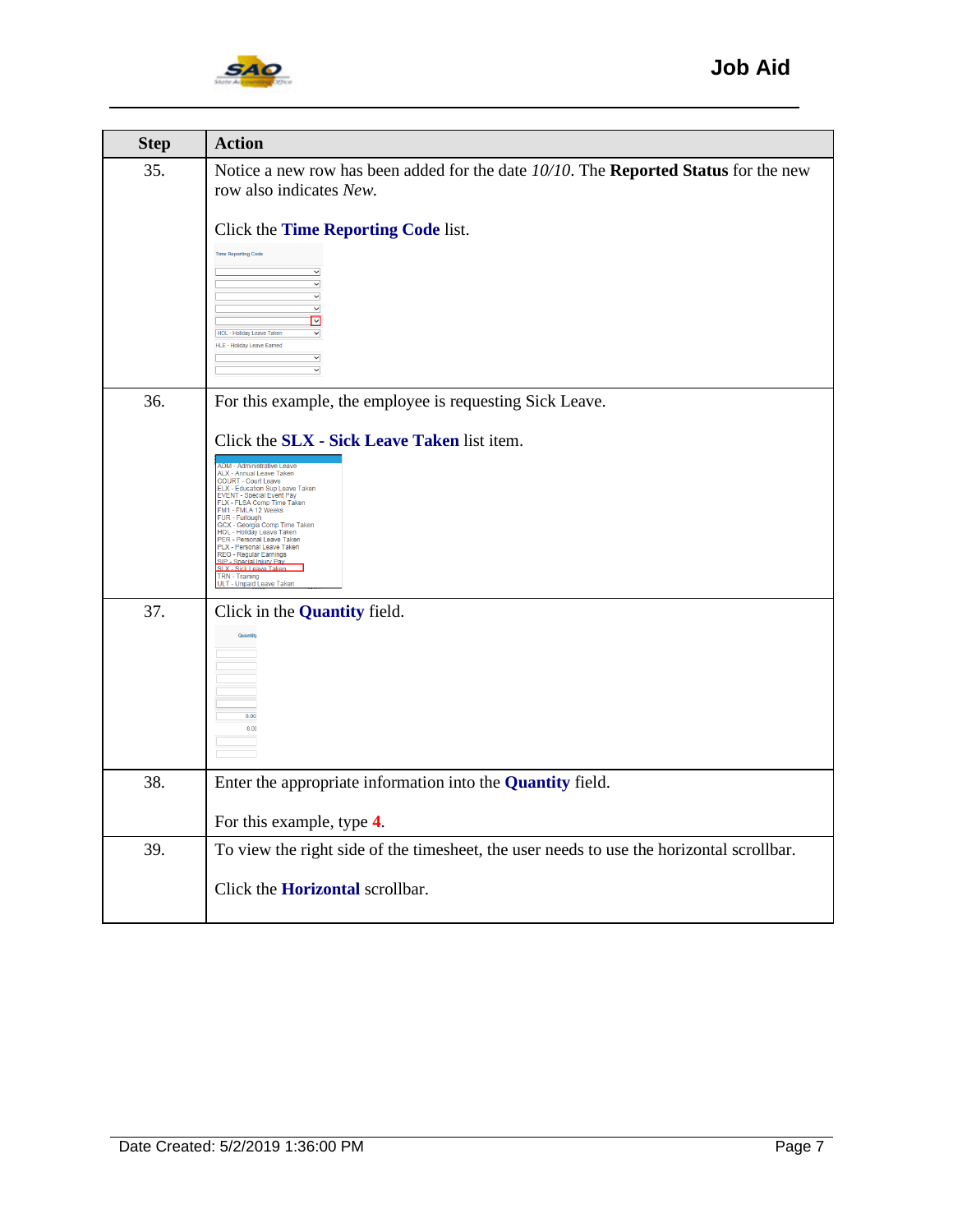

| <b>Step</b> | <b>Action</b>                                                                                                                                                                                                                                                                                                                                                                                                                                                                                                                                                                                                                                                                                                                                                                                                                                                               |
|-------------|-----------------------------------------------------------------------------------------------------------------------------------------------------------------------------------------------------------------------------------------------------------------------------------------------------------------------------------------------------------------------------------------------------------------------------------------------------------------------------------------------------------------------------------------------------------------------------------------------------------------------------------------------------------------------------------------------------------------------------------------------------------------------------------------------------------------------------------------------------------------------------|
| 40.         | When submitting leave hours, the employee must select a <b>Leave Reason</b> code.                                                                                                                                                                                                                                                                                                                                                                                                                                                                                                                                                                                                                                                                                                                                                                                           |
|             | Click the <b>Lookup</b> button.<br><b>Leave Reason</b><br>Q<br>Q<br>$\mathsf{Q}$<br>HOLIDAY-HOLIDAY<br>la<br>$\alpha$<br>Q                                                                                                                                                                                                                                                                                                                                                                                                                                                                                                                                                                                                                                                                                                                                                  |
| 41.         | Select the appropriate reason code from the search results. For this example, the<br>employee is electing to take Personal Leave                                                                                                                                                                                                                                                                                                                                                                                                                                                                                                                                                                                                                                                                                                                                            |
|             | Click the <b>Personal Leave</b> link.<br><b>Search Results</b><br>View 100<br>First <sup>1</sup> 1-14 of 14 <b>D</b> Last<br><b>Leave Reason</b><br><b>Description</b><br><b>EDUCATION SUPPORT</b><br>Education Support Leave<br>FMLA-MILITARYCAREGIV FMLA Military Care Giver<br>FMLA-MILITARYDEPLOY<br>FMLA Military Deployment<br>FMLA-NONMILITARY<br>FMLA Non Military Request<br>HOLIDAY-HOLIDAY<br><b>Holiday Leave Request</b><br>MILITARY-18-DAY-LEAV Military 18-Day Leave<br>MILITARY-30-DAY-LEAV<br>Military 30-Day Leave<br>NONFMLA-LEAVEREQUEST Non FMLA Leave Request<br>PERSONAL LEAVE<br>PERSONAL LEAVE<br>SICK-ADOPTION/CHILD Adoption - Child (health ritd)<br>SICK-DEATH<br>Death - Immediate Family<br>SICK-DENTAL/MED<br>Dental/Medical care<br>SICK-IMMEDIATEFAMILY<br>Immediate Family Illness/Accid<br>SICK-PERSONAL<br>Personal illness/Disability |
| 42.         | To go back to the left side of the timesheet, the user needs to use the horizontal scrollbar.                                                                                                                                                                                                                                                                                                                                                                                                                                                                                                                                                                                                                                                                                                                                                                               |
|             | Click the <b>Horizontal</b> scrollbar.                                                                                                                                                                                                                                                                                                                                                                                                                                                                                                                                                                                                                                                                                                                                                                                                                                      |
| 43.         | <b>Note:</b> You must report the exact time you start and stop working. You may enter both<br>hours and minutes as needed to reflect the exact time. For example, if you start your<br>work day at 8:01 am, break for lunch at 11:57 am, resume work at 12:58 pm, and stop<br>your work day at 4:05pm, you should report:<br>In: $8:01a$<br><b>Lunch:</b> 11:57a<br><b>In:</b> $12:58p$<br><b>Out:</b> 4:05p                                                                                                                                                                                                                                                                                                                                                                                                                                                                |
|             | In the example that follows, $8:00$ am-12:00pm and $1:00$ pm-5:00pm are the hours the<br>employee actually worked in the period October 7th - October 13th. However the<br>employee worked until 5:30pm on Monday, Thursday and Friday, which is an extra 30<br>minutes each day.                                                                                                                                                                                                                                                                                                                                                                                                                                                                                                                                                                                           |
| 44.         | Repeat previous steps for the remainder of the week starting on Thursday provided no<br>additional holiday or leave time needs to be submitted.                                                                                                                                                                                                                                                                                                                                                                                                                                                                                                                                                                                                                                                                                                                             |
|             | For this example, the employee worked their <b>Regular Hours</b> for the remainder of the<br>week except Monday, Thursday and Friday. On each day, the employee worked until<br>5:30pm.                                                                                                                                                                                                                                                                                                                                                                                                                                                                                                                                                                                                                                                                                     |
|             | Note: For this simulation, the remainder of the week will be completed for you.                                                                                                                                                                                                                                                                                                                                                                                                                                                                                                                                                                                                                                                                                                                                                                                             |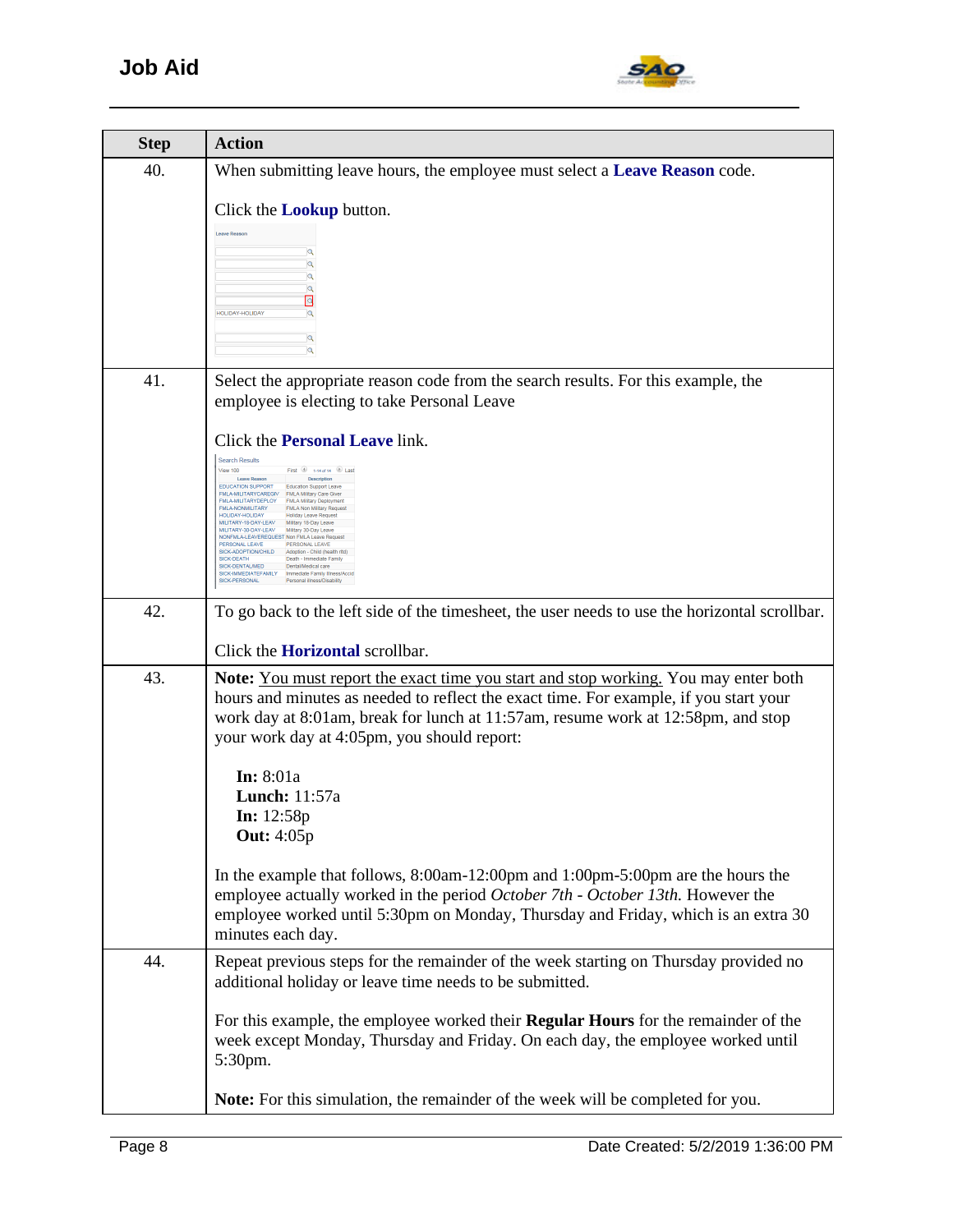

| <b>Step</b> | <b>Action</b>                                                                                                                                                                                                                                                                                                                                                                |
|-------------|------------------------------------------------------------------------------------------------------------------------------------------------------------------------------------------------------------------------------------------------------------------------------------------------------------------------------------------------------------------------------|
| 45.         | Use the Submit button to submit your timesheet.                                                                                                                                                                                                                                                                                                                              |
|             | Click the <b>Submit</b> button.<br>Submit                                                                                                                                                                                                                                                                                                                                    |
| 46.         | Note the Warning Message stating that 10/11 was a scheduled holiday.                                                                                                                                                                                                                                                                                                         |
|             | Click the OK button.<br>Message<br>Warning -- 2017-10-11 is scheduled as a holiday (13504,3003)<br>Reported Date is scheduled as a Holiday. Press OK to Save the Reported Time and return to<br>Timesheet page. Press cancel to return to Timesheet page to save or change your Reported<br>Time.<br>OK<br>Cancel                                                            |
| 47.         | The system displays a confirmation page to indicate the timesheet has been submitted.                                                                                                                                                                                                                                                                                        |
|             | Click the OK button.<br><b>Timesheet</b><br><b>Submit Confirmation</b><br>⊻<br>The Submit was successful.<br>Time for the Time Period of 2017-10-07 to 2017-10-13 is submitted<br>OK.                                                                                                                                                                                        |
| 48.         | Click the Vertical scrollbar.                                                                                                                                                                                                                                                                                                                                                |
| 49.         | The Summary tab displays the Reported Time Summary section which compares your<br>scheduled hours to your actual worked to show any deviation from your Assigned Work<br>Schedule. This section will display default information from your Assigned Work<br>Schedule until after you submit.                                                                                 |
| 50.         | <b>Total Reported Hours</b> indicate the sum of submitted Hours Worked for each day. The<br>timesheet must be submitted for the Total Reported Hours and Schedule Deviation<br>hours to calculate and display. Review the Total Reported Hours equal 41.50 and<br>Schedule Deviation to identify the extra 30 minutes worked on Monday, Thursday and<br>Friday of this week. |
| 51.         | Click the Vertical scrollbar to return to the top of the timesheet.                                                                                                                                                                                                                                                                                                          |